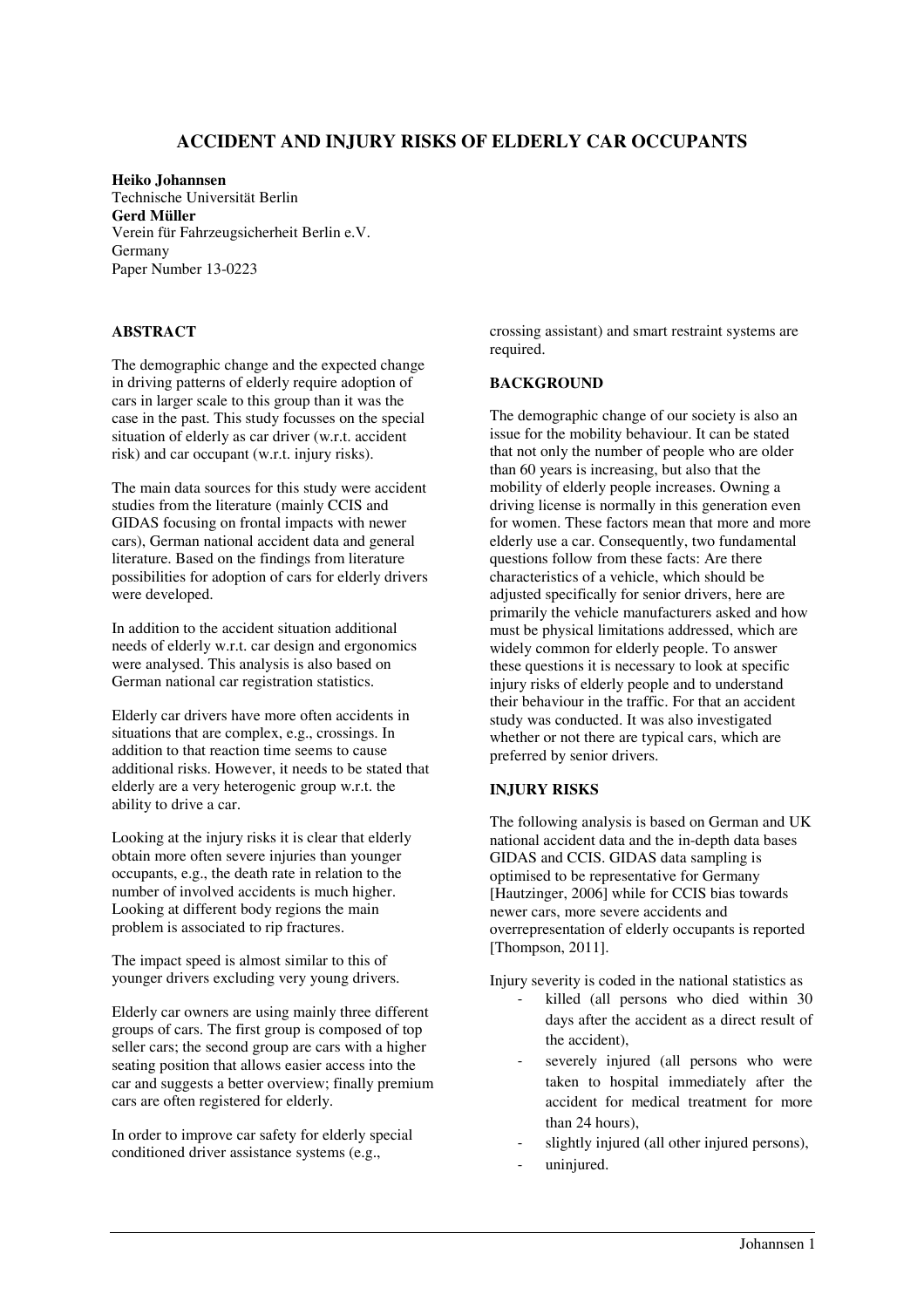The German national data from 2011 shows that the risk of being involved in an accident decreases (by using the number of slightly injured occupants as an indicator for the number of accidents) with age but the risk of being severely injured or killed when an accident happens is increasing, see *Figure 1*.



*Figure 1*. Injury severity dependent on age in German national accident data 2011 [DESTATIS, 2012].

The analysis of the national UK accident data of 2008 involving occupants of cars with registration data October 2003 or later shows a similar picture, *Figure 2*.



*Figure 2*. Injury severity dependent on age in UK national accident data 2008 (only cars with first registration October 2003 or later) [Richards, 2010].

The analysis of frontal impact accidents involving ECE R94 compliant cars also shows a higher injury risk for elderly than for younger occupants. The proportion of killed and seriously injured people is considerably larger for occupants older than 45 years compared to the younger ones, see *Figure 3*. The tendency is getting worse with age.



*Figure 3*. Injury severity dependent on age in CCIS data base, frontal impacts, ECE R94 compliant cars [Thompson, 2011].

Based on the same CCIS data set Thompson et al. [Thompson, 2012] analysed the injured body regions dependent on age. This analysis shows that for most of the body regions age seems not to influence the occurrence of AIS 2+ injuries except for chest and legs, see *Figure 4*. The decrease of leg AIS 2+ injuries with age seems not to be based on physiological differences between younger and older subjects but more a result of the individual accidents. Ridella et al. [Ridella, 2012] showed a considerably higher injury risk for legs in occupants above 75 years based on US accident data.



*Figure 4*. Injury body region dependent on age, CCIS data base, frontal impacts, ECE R94 compliant cars [Thompson, 2011].

In contrast, the considerable increase of chest injuries can be explained with physiological developments while aging. The bone structure changes its mechanical properties and becomes brittle with age [Hardy, 2005]. The hypothesis can be confirmed when looking more in detail into the chest injuries. Especially the risk for rib fractures and sternum fractures increases with age, see *Figure 5*.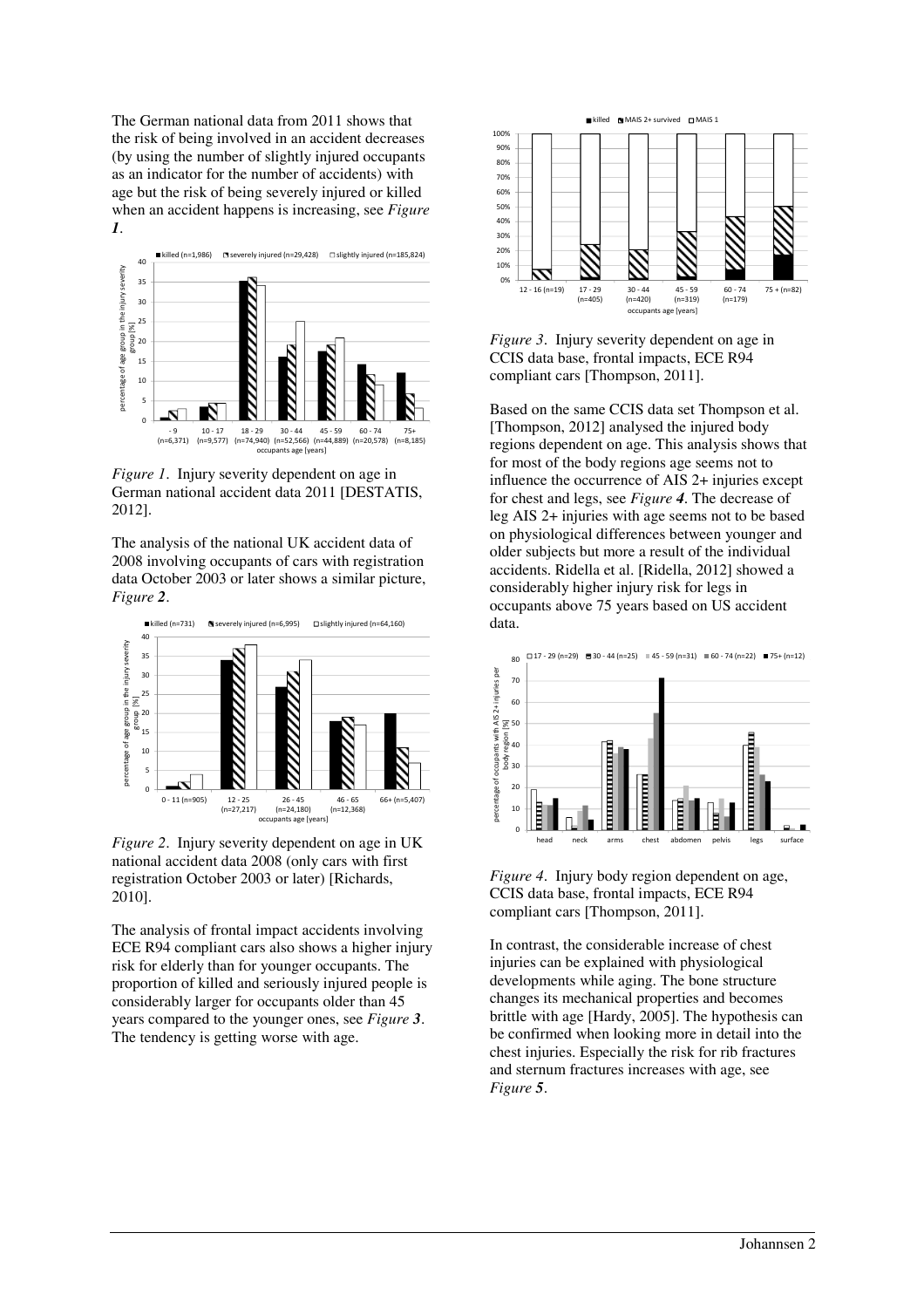

*Figure 5*. Share of occupants with rip fractures or sternum fractures dependent on age, CCIS frontal impact data involving cars with first registration date 2000 or later [Carroll, 2009].

Chest injuries are mainly caused by contact with the restraint systems (belt, airbag) – in contrast to injuries caused by intrusion. Following that it appears as expected that the injury causation by restraint system increases for occupants with an age above 45, see *Figure 6*. It is important to note that ,,injury caused by restraint system" does not mean that the injury risk would be lower without restraint system but that it can be expected that the injury severity could be reduced by improvements of the restraint system or the cabin pulse.



*Figure 6*. Injury caused by contact to the restraint system dependent on age in comparison to all MAIS 2+ injuries, CCIS frontal impact data involving ECE R94 compliant cars [Thompson, 2011].

Otte et al. [Otte, 2012] compared the occurrence of rib fractures between younger (17 to 30 YO) and elderly (50 years old or older) belted drivers in carto-car or single car accidents. GIDAS data of the years 1999 to 2009 were used. The risk for sustaining chest injuries and in particular rib fractures or sternum fractures is significantly dependent on age. Rib fractures and rib series fracture already occured with an delta-v of  $31 - 40$ km/h in the 50+ group while these injuries were observed in the younger control group with delta-v exceeding 51 km/h, see *Figure 8*.



*Figure 7*. Comparison of the risk for rib fractures dependent on delta-v and age, GIDAS data 1999- 2009, belted drivers [Otte, 2012].

Kent et al. [Kent, 2003] analysed the risk for rib fractures and rib series fractures (fracture of seven or more ribs) dependent on the chest compression (relative deflection) and came to similar results. The 50th percent rib fracture risk for 30 years old is related to approx. 35% chest compression while it is approx. 13% for 70 YO, see *Figure 7*. If the chest compression limits are transferred to Hybrid III 50%ile male dummy they would correspond to 80 mm for the 30 YO and 30 mm for the 70 YO, respectively. The rib deflection limit is today 50 mm in Europe and 76.2 mm in the US.



*Figure 8*. Comparison of rib fracture risk for 30 YO and 70 YO dependent on chest compression [data according to Kent, 2003].

In summary the injury risk increases with age which is mainly caused by physiological changes of the bones to which the restraint system cannot be adequately adjusted to. The main difference between elderly and younger can be seen for the risk for rib fractures.

# **TYPICAL ACCIDENT SITUATIONS OF ELDERLY DRIVERS**

For the analysis of typical accident situation elderly drivers are involved in the German national accident data from 2010 was analysed more in detail. For the following analysis of kind of accident and type of accident it is important to note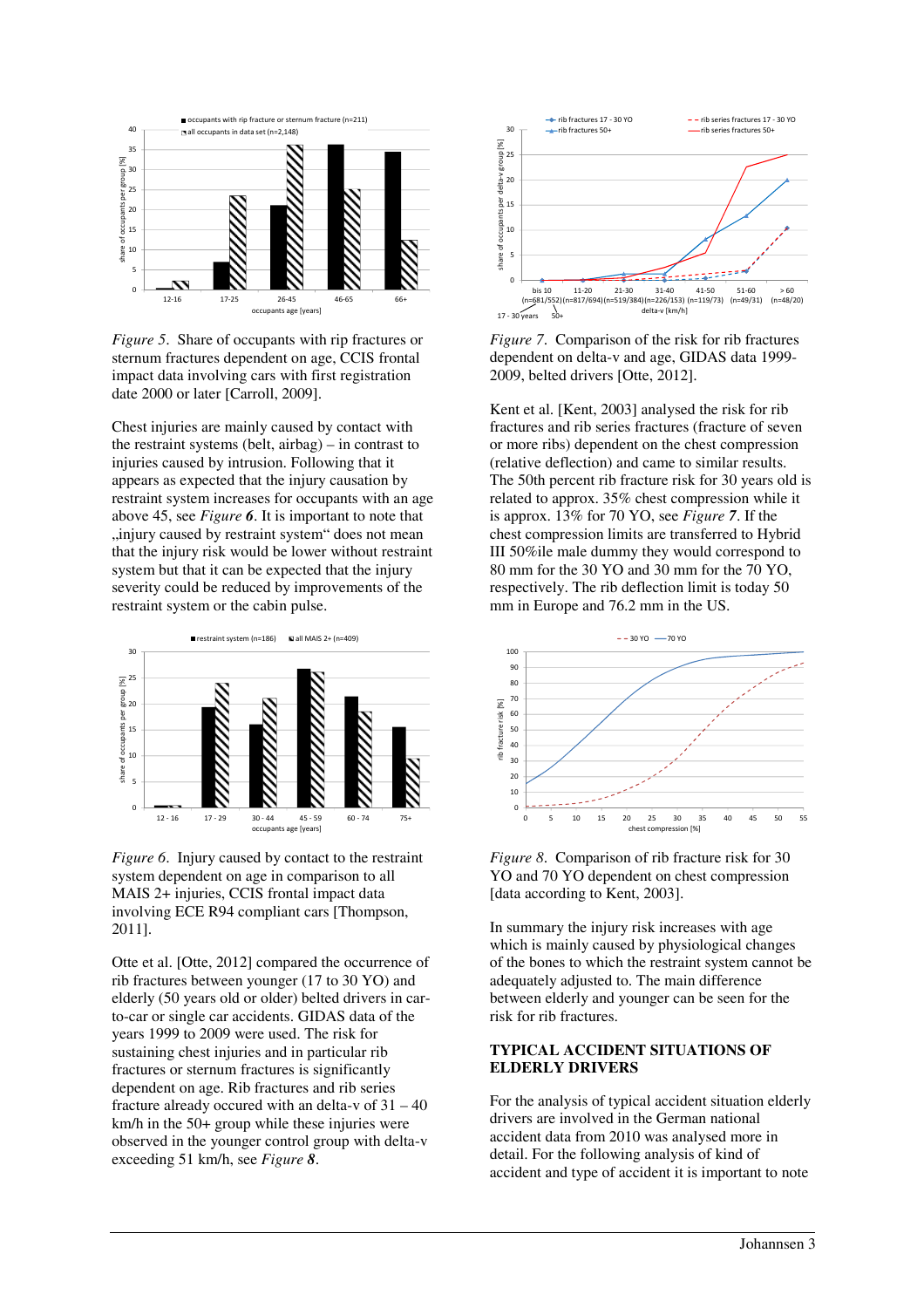that all car drivers were counted; that means that for multiple car accidents the accident was counted multiple times. This approach increases the number of car-to-car accidents artificially. Normally the analysis of type of accident and kind of accident is done for the driver that caused the accident according to police reports only. However, for this paper it was considered to be important to count all accidents elderly driver are involved in without concentrating on the "faulty" driver. Following that the overrepresentation of car-to-car accidents was accepted. Kind of accident and type of accident allow looking for critical situations depending on age. The kind of accident describes of the entire course of events in an accident the direction into which the vehicles involved were heading when they first collided on the carriageway or, if there was no collision, the first mechanical impact on a vehicle. The following 10 kinds of accidents can be distinguished [DESTATIS, 2011a]:

- 1) Collision with another vehicle which starts, stops or is stationary.
	- Starting or stopping are here to be seen in connection with a deliberate stopover which is not caused by the traffic situation. Stationary vehicles within the meaning of this kind of accident are vehicles which stop or park at the edge of a carriageway, on shoulders, on marked parking places directly at the edge of a carriageway, on footpaths or parking sites. The traffic to or from parking spaces with a separate driveway belongs to No. 5 kind of accidents.
- 2) Collision with another vehicle moving ahead or waiting.
	- Accidents caused by a rear-end collision with a vehicle which either was still moving or stopping due to the traffic situation. Rear-end collisions with starting or stopping vehicles belong to the No. 1 kind of accidents.
- 3) Collision with another vehicle moving laterally in the same direction.
	- Accidents occuring when driving side by side (sideswipe) or when changing lanes (cutting in on someone).
- 4) Collision with another oncoming vehicle.
	- Collisions with oncoming traffic, none of the colliding partners having had the intention to turn and cross over the opposite lane.
- 5) Collision with another vehicle which turns into or crosses a road.
	- This kind of accident includes collisions with crossing vehicles and with vehicles which are about to enter or leave from/to other roads, paths or premises. A rear-end collision with vehicles waiting to turn belongs to the No. 2 kind of accidents.
- 6) Collision between vehicle and pedestrian
- Persons who work on the carriageway or still are in close connection with a vehicle, such as road workers, police officers directing the traffic, or vehicle occupants who got out of a broken down car are not considered to be pedestrians. Collisions with these persons are recorded under the No. 10 kind of accidents.
- 7) Collision with an obstacle in the carriageway. - These obstacles include for instance fallen trees, stones, lost freight as well as unleashed animals or game. Collisions with leashed animals or riders belong to the No. 10 kind of accidents.
- 8) Leaving the carriageway to the right or left.
	- These kinds of accidents do not involve a collision with other road users. There may however be further parties involved in the accident, e.g. when the vehicle involved in the accident veered off the road trying to avoid another road user and did not hit him.
- 9) Accident of another kind.
	- This category covers all accidents which cannot be allocated to one of the kinds of accidents listed before.

*Figure 9* shows that especially crossing situations are challenging/risky for elderly drivers. The share of the kind of accident ..collision with another vehicle that turns into or is crossing a road" significantly increases with age and is the kind of accident being most relevant for elderly. Furthermore "collisions with pedestrians" also occur more often with elderly drivers but the absolute numbers are relatively low. For collisions with vehicles that are driving in the same or opposite direction elderly drivers are underrepresented. However, in absolute numbers collisions with vehicles that are moving ahead or are waiting is also relevant for elderly.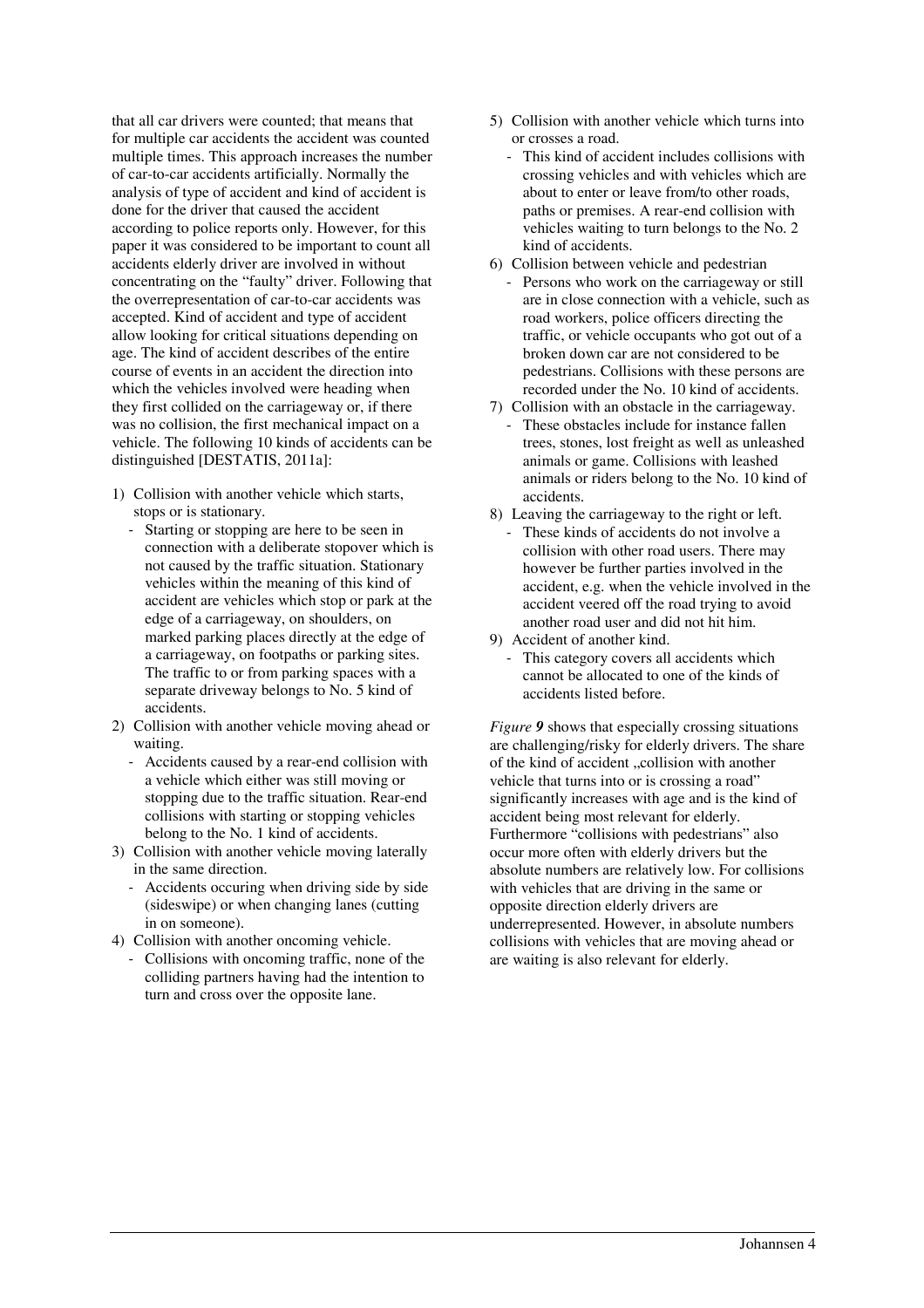

*Figure 9.* Kind of accident dependent on drivers age (multiple counting for car-to-car accidents).

The type of accident describes the conflict situation which resulted in the accident, i.e. a phase in the traffic situation where the further course of events could no longer be controlled because of improper action or some other cause. Unlike the kind of accident, the type of accident does not describe the actual collision but indicates how the conflict was touched off before this possible collision. The determination of the type of accident also plays an important role for local accident analysis since the type of accident is marked by coloured pins on the maps of the local police authorities. The following seven types of accidents are distinguished [DESTATIS, 2011a]:

- 1) Driving accident
	- The accident was caused by the driver's losing control of his vehicle (due to not adapted speed or misjudgement of the course or condition of the road, etc.), without other road users having contributed to this. As a result of uncontrolled vehicle movements, however, a collision with other road users may have happened. A driving accident however does not include accidents in which the driver lost control of his vehicle due to a conflict with another road user, an animal or an obstacle on the carriageway, or because of a sudden physical incapacity or a sudden defect of the vehicle. In the course of the driving accident, this vehicle may collide with other road users, so that this is not necessarily a single vehicle accident.
- 2) Accident caused by turning off the road - The accident was caused by a conflict
- between a vehicle turning off and another road user approaching from the same or opposite direction (incl. pedestrians) at crossings, junctions and entries to premises or car parks. Whoever follows the priority turn of a main road is not considered as turning off.
- 3) Accident caused by turning into a road or by crossing it
	- The accident was caused by a conflict between a road user turning into a road or crossing it and having to give way and a vehicle having the right of way at crossings, junctions, or exits from premises and car parks.
- 4) Accident caused by crossing the road
- The accident was caused by a conflict between a vehicle and a pedestrian on the carriageway, unless the pedestrian walked along the carriage-way and unless the vehicle turned off the road. This applies also where the pedestrian was not hit by the vehicle. Even if the pedestrian who caused the accident was not hit, the accident is classified as caused by crossing the road. A collision with a pedestrian walking along the carriageway is recorded as a No. 6 type of accident.
- 5) Accident involving stationary vehicles
	- The accident was caused by a conflict between a moving vehicle and a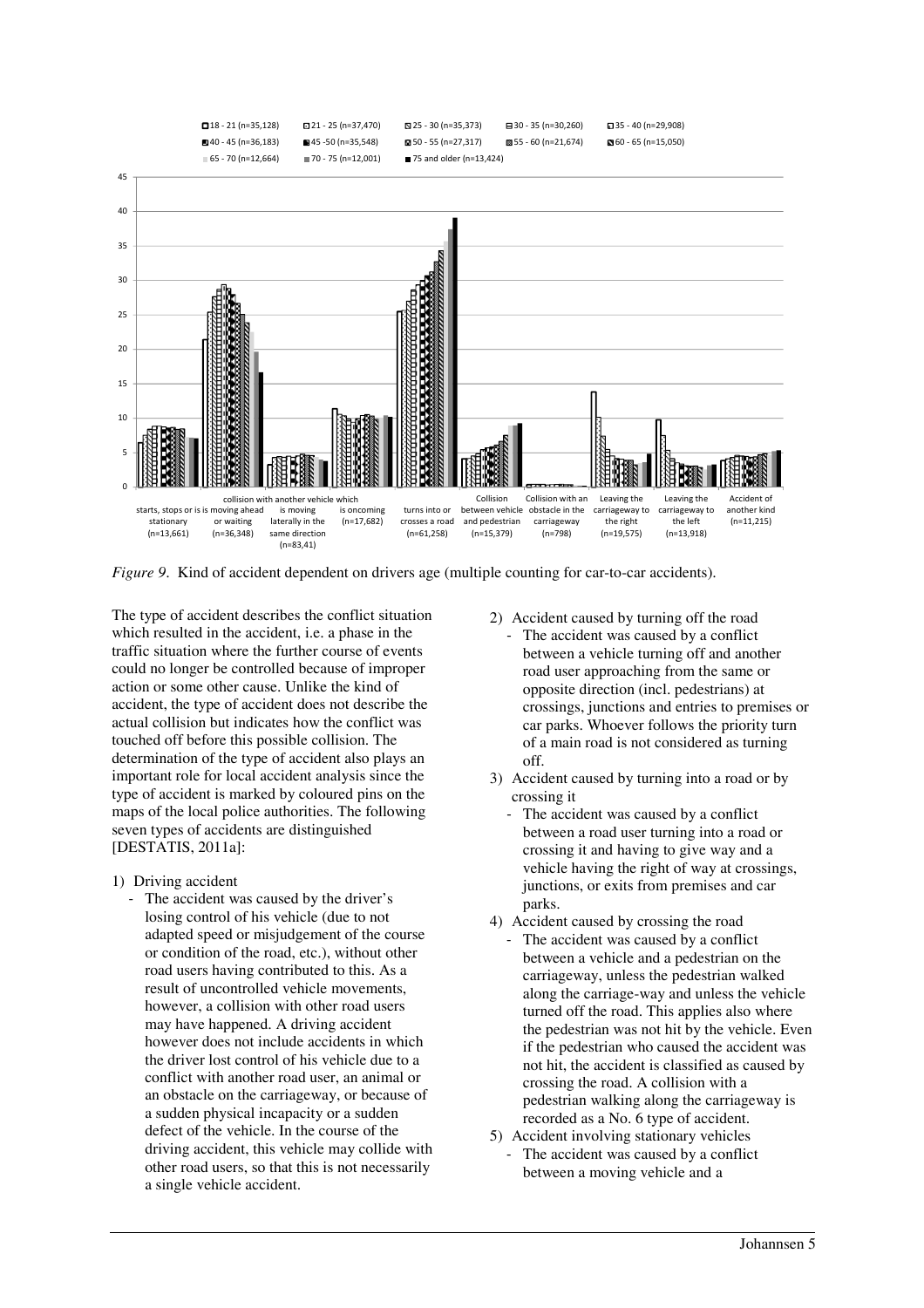parked/stopping vehicle or a vehicle manoeuvred in connection with parking/ stopping. Accidents with vehicles waiting just because of the traffic situation are not included.

- 6) Accident between vehicles moving along in carriageway
	- The accident was caused by a conflict between road users moving in the same or opposite direction, unless this conflict belongs to a different type of accident.
- 7) Other accident
	- This includes all accidents that cannot be allocated to any other type of accident. Examples: U-turning, reversing, accidents between parked vehicles, obstacle or animal on the carriageway, sudden failure of the vehicle (brake failure, defective tyre, etc.).

When analysing the type of accident dependent on age the absolute and relative high number of "accident caused by turning into a road or by crossing it" is remarkable, see *Figure 10*. Accidents caused by turning off the road are also increasing with age but with much lower extend than the before mentioned type.

For the accident type "crossing accidents" there is a slight increase of the share of accidents with age, see *Figure 10*. However, the increase is smaller than it was expected based on the distribution of kind of accident "collision between vehicle and pedestrian". The other pedestrian accidents are

likely included in the accident type "accident caused by turning off the road".

Driving accidents are mainly an issue for younger drivers as expected after the analysis of the kind of accident "leaving the road to the left or right".

Accidents with vehicles that are traveling in the same or opposite direction involve less elderly drivers than younger ones. This was also expected because of the distribution of the kinds of accident.

In summary the analysis of kind of accident and type of accident shows two important deficits for elderly drivers. These are

- 1) the correct perception of complex traffic situation (e.g., in crossings)
- 2) slower reaction time, as shown for example in the distribution of pedestrian accidents

In general these findings are supported by literature and also by the analysis of mistakes causing accidents.

According to Chaparro et al., [Chaparro, 2005], Staplin et al. [Staplin, 1998] and Weller et al. [Weller, 2008] elderly drivers often suffer from problems in situations that require divided attention. Being focused on one task is especially in complex situations an issue.



*Figure 10.* Type of accident dependent on drivers age (multiple counting for car-to-car accidents).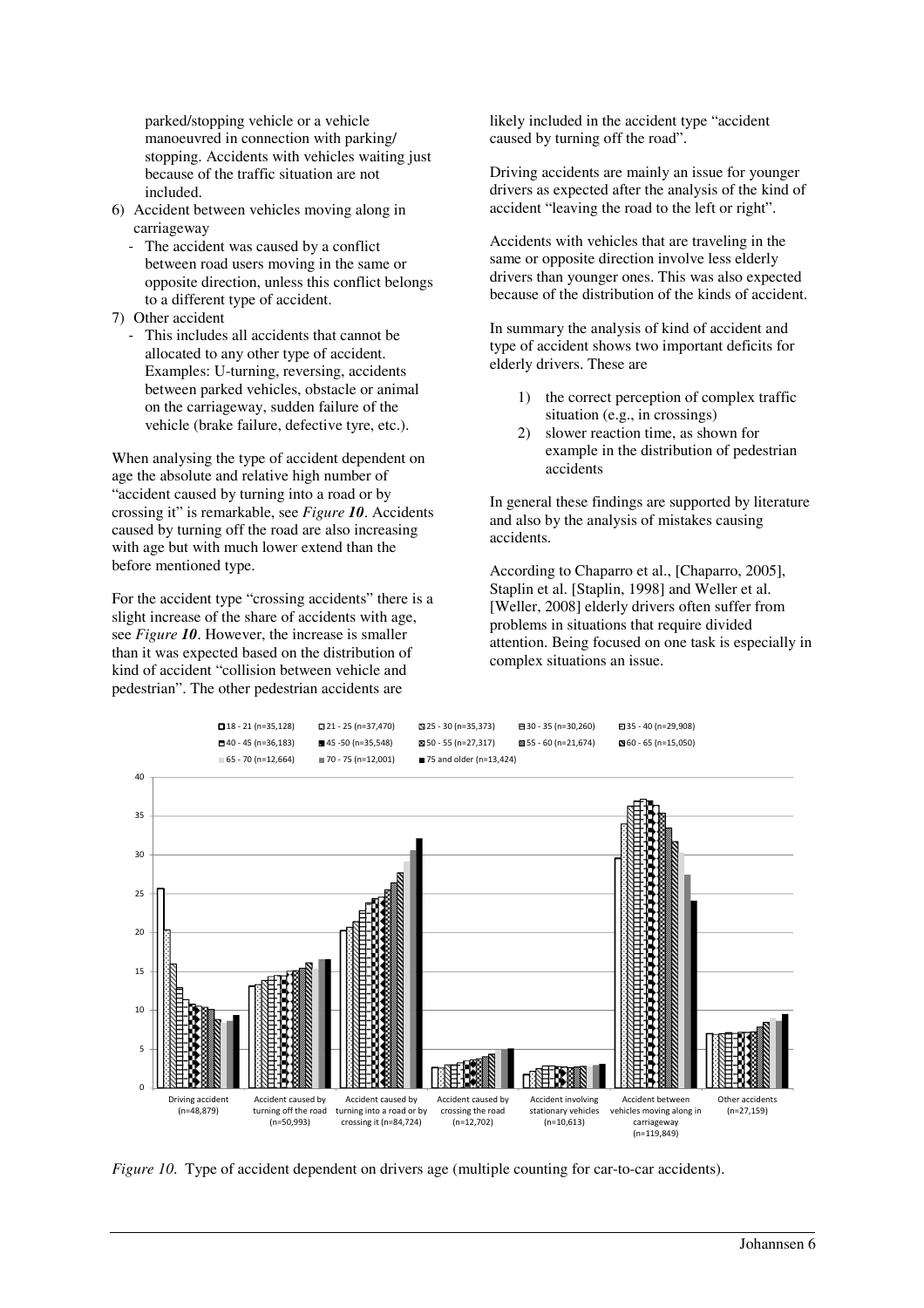Reaction time between younger and elderly probands was analysed by Eder [Eder, 2005]. In average the reaction time of elderly was considerable longer in laboratory experiments and in driving trials.

However, it is important to note that the performance of elderly based on the literature mentioned above is very heterogenic. That means while the younger control group performed very equally for the elderly a large spread was observed. In general being old with respect to the mental capabilities to drive a car cannot be counted in years. It is more an issue of mental fitness than of actual age.

When looking into the cause of accidents for elderly drivers the main issues are right of way as well as turning, U-turns, reversing, pull-into the traffic, start-up (*Figure 11*). In addition fitness to drive without alcohol problems was detected more often for elderly than for others. However, this cause of accident is very seldom.





In order to achieve a more complete picture of the accident circumstances the time of accident and the location of accident are analysed in a last step. Elderly people seem to focus their time in traffic more than others to the time between 9:00 and 19:00 (*Figure 12*). Between 0:00 and 6:00 seniors are almost not present in accidents. The same is true for the time from 20:00 to 0:00. The main traffic activity time of elderly drivers appears to be the morning to early noon while for younger it is more the afternoon, evening and the night.



*Figure 12*. Time of accident in comparison between drivers with an age above 65 years and all drivers [data according to DESTATIS, 2011a and DESTATIS, 2011b].

When analysing the local distribution of accidents between elderly and younger drivers there is almost no difference for drivers with an age above 35 years, see *Figure 13*.



*Figure 13*. Location of accident in comparison between drivers with an age above 65 years and all drivers [data according to DESTATIS, 2011a and DESTATIS, 2011b].

In summary, most of the accidents involving elderly are happening inside towns in crossing situations and during daytime.

The two specific problems of elderly, complex situations and slower reaction time should be possible to be addressable by adopted driver assistance systems.

## **MEASURES TO ADDRESS THE NEEDS OF ELDERLY CAR OCCUPANTS**

The main requirements for passive safety for European cars are defined by ECE R94 and ECE R95 as well as Euro NCAP. For frontal impact ECE R94 and Euro NCAP are currently looking into the safety performance of cars in accidents with relative high speed and moderate overlap in order to limit intrusions into the cabin. The injuries the elderly are mainly suffering from, chest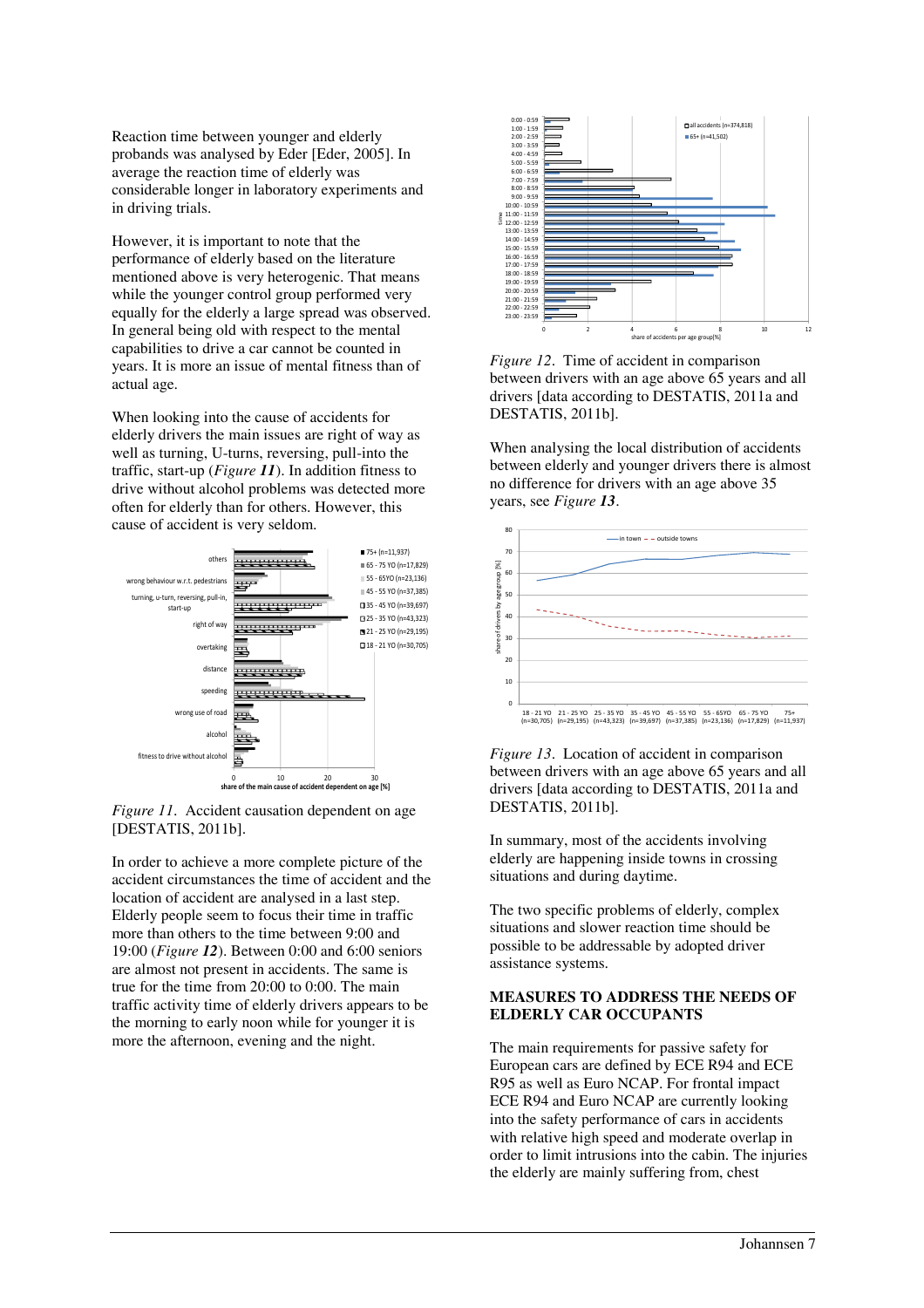injuries, appear to be more a result of large overlap accidents with high acceleration loading. Furthermore the accident severity in the Euro NCAP test is quite high. The common idea of NCAP tests that a high accident severity would protect occupants in severe and less severe accidents equally is questionable. Especially elderly occupants seem to suffer from safety systems that are designed for good protection in high speed accidents.

Historically the car safety systems improved continuously. From static two-point belt in the beginning of car safety activities restraint systems with multiple stage airbags as well as belt systems with pretensioner and adaptable load limiter are available. However, todays smart restraint systems do not consider the vulnerability of the occupant, they just take into account a prediction of accident severity and the occupant's stature and weight. One could question why it is important to consider the vulnerability of the occupant as any measure in favor of vulnerable occupants would also improve the situation for less sensitive occupants. But there is a possibility to adjust safety margins for the risk to underestimate the accident severity based on vulnerability. That means for an optimum protection of elderly it might be acceptable to minimize the safety margin in order to keep the loads within the estimated accident severity as small as possible while increasing the safety margin for younger occupants because they are able to sustain larger loads, as shown above. A possibility to detect the vulnerability of the occupant by the scanning of the bone structure was presented by Hardy et al. [Hardy, 2005].

Furthermore it seems to be important to adjust the test severity and the dummy limits to the accident situation of elderly and the vulnerability of elderly. The limits of today seem to be more appropriate for younger occupants which was historically correct, as most of the car occupants were of this group. With the changing mobility pattern of elderly adjustments are necessary. However, the requirements for the passenger compartment integrity may not be compromised in while addressing the needs of elderly. ECE R94 and Euro NCAP had a very good influence on passive safety. That means that an additional test would be required, i.e. a full frontal test.

In addition to passive safety measures the adoption of driver assistance systems to the individual driver's needs is important. Driver assistance system can only exploit their maximum active safety performance if they are supporting the driver at an appropriate time. When warning or intervening to early they are becoming annoying for the driver and when acting too late the safety benefit is marginal. As individuals have different

needs it is important to assess the individual needs of the driver in order to adopt the system. Especially the braking assistant system and a crossing assistant system are systems that are believed to have high benefit for elderly when they are adjusted.

#### **Current Situation and Discussion Concerning Car Homologation**

ESP and braking assistant system are already included in the legal framework. From 2014 all newly registered vehicles need to be equipped with ESP and from 2015 with braking assistant system, respectively.

The Informal Group on Frontal Impact of GRSP is working since 2008 on the development of a new frontal impact regulation. In the 2011 terms of reference of this group is asked to address amongst others an improved protection of elderly [GRSP, 2012]. This shall be achieved by the introduction of a full width restraint system test. However, it seems that the test speed will be fixed to 50 km/h. From the accident data mentioned above and the discussion concerning adjustable safety margins for different age groups a lower test severity might be appropriate.

# **VEHICLE SELECTION OF ELDERLY AND THEIR REQUIREMENTS**

Even if the group of elderly drivers increases, and thus a customer group with certain needs, there is no car manufacturer who advertises directly with age-appropriate vehicles. Simply because of image reasons those "elderly peoples' cars" could not be sold well. Nevertheless, it is reality that most manufacturers offer vehicles, which are bought particularly by elderly and which obviously provide certain qualities that are important for them.

When looking into the statistics of the vehicle fleet in Germany and the age of the holder a clear preference of certain vehicle models becomes visible. For vehicle owners who are 60 years or older, on the one hand, the classic volume models from German manufacturers like VW Golf, Mercedes C-Class, Opel Astra and Audi A4 are strongly represented, on the other hand the small car segment (minis and super minis) with the Renault Clio, Opel Corsa and VW Polo plays an important role. A third category includes vehicles with a high seating position and a corresponding high entry. These cars are also very frequently represented (VW Golf Plus, Opel Meriva, Mercedes Class A) (Figure 14).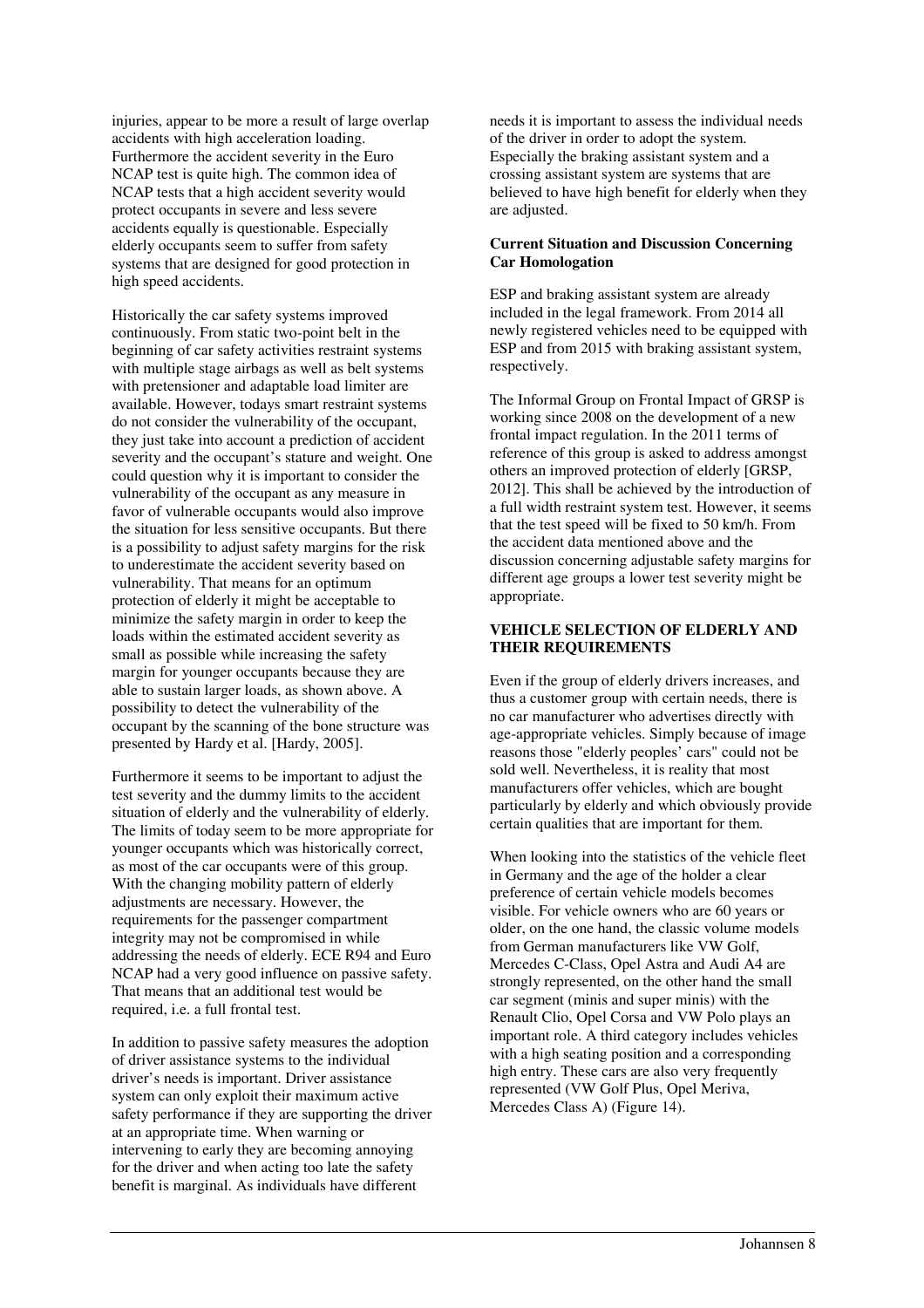

*Figure 14*. Most popular cars for holders with an age of 60+ [KBA, 2012].

Obviously, some vehicle models are very popular for customers who are 60 years or older. In Figure 15, vehicles are shown, where at least two-thirds of the holders are seniors. There are models included, which are practically because of their construction and size, but which find possibly less attention for younger customers because of their design. Furthermore, models are represented, who belong to the higher price segment (Mercedes C and E Class). Also well represented are vehicle models with a high seating position (Renault Modus, Renault Scenic, Mercedes B Class, Golf Plus, Citroen Xsara Picasso, Renault Megane Scenic).



*Figure 15.* Vehicle models with at least 66% car holders 60+ [KBA, 2012].

With the elevated seating position generally a larger doorway and also a large angle of door opening is associated. These aspects allow a more convenient entry and exit also with limited mobility. Simultaneously the visibility out of the vehicle is improved.

The requirements for a senior-friendly car go far beyond a proper seating position. In addition to a good circumferential visibility, which should also be available with limited freedom of movement, all interfaces between driver and car should be designed in a way that they are easy to use and that they do not distract attention from the road. This means for all drivers, but especially for older drivers that operating devices should be designed large and to be easy available. Instrument readings and displays must be easy to read; the menu from the on-board computer should be intuitive and comprehensible [DVR, 2009]. Especially for driver assistant systems it is important that the messages a clear and the letters are large enough and with good contrast [Bunji, 2006]. If this is not the case the risk coming from distraction might be higher than the benefit. Furthermore an easy accessibility of the trunk and a bright headlight were mentioned as useful car equipment by elderly people.

In general, equipment, that is popular with seniors, is usually not disadvantageous for younger drivers. For example, the elevated seating position is well accepted by women and ergonomic arrangement of the controls is also welcome for younger drivers.

## **CONCLUSIONS**

Elderly car occupants are at lower risk to be involved in accidents but when they are involved they have a considerably higher risk to be severely injured or killed than younger car occupants. The main difference in the vulnerability is coming from the chest fragility. Restraint systems that are better adjusted to the chest injury risk of elderly are expected to reduce the injury risk.

Elderly drivers are mainly involved in accidents that are occurring in complex situations (e.g., crossings). Driver assistant systems (especially a crossing assistant) would help to address the assistant needs of elderly drivers if their alarming and intervening levels can be adjusted to the individual driver.

There are three car categories that are especially of interest for elderly car owners in Germany. These are cars with a high seating position like MPVs, Vans and SUVs, small cars and high volume models. In addition the share of elderly owners for high price models is often also relatively high.

#### **ACKNOWLEDGEMENTS**

This paper is mainly based on the chapter "Anpassung des Straßenverkehrs an die Anforderungen älterer Menschen: Vertiefende Unfallanalysen und Fahrzeuggestaltung" in the book "Mobilität und Demografische Entwicklung" [Johannsen, 2013].